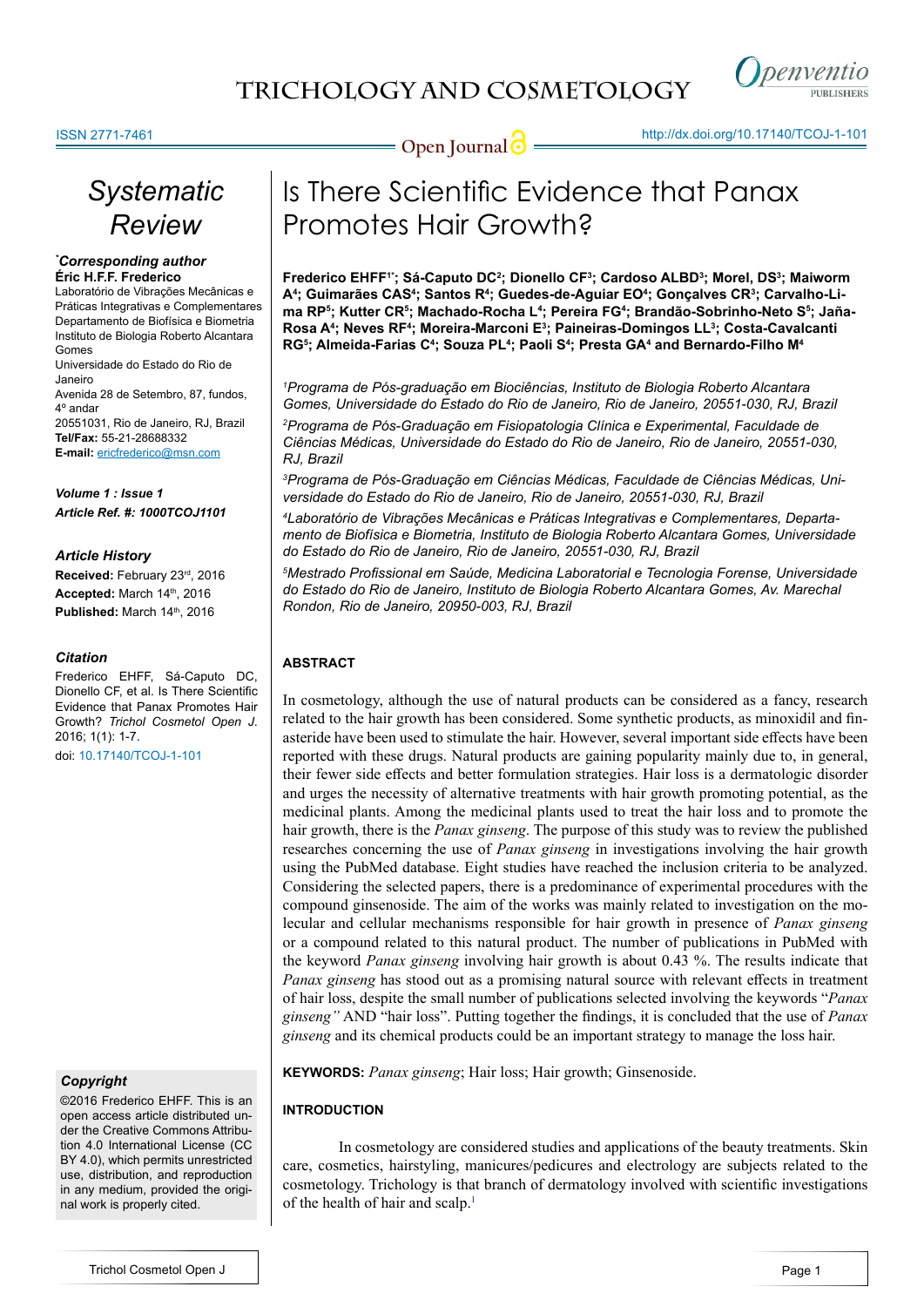

**Open Journal @** http://dx.doi.org/[10.17140/TCOJ-1-101](http://dx.doi.org/10.17140/TCOJ-1-101)

Healthy skin is an excellent barrier maintaining balance between the internal and external environment of the body. In the skin are found several structures with different functions, as the hair.<sup>2</sup> Hair loss, in general, is an undesirable disorder in which the hair falls out from skin areas where they are usually present, such as the scalp and the body. This loss interferes with the many useful biologic functions of the hair, including sun protection (mainly to the scalp) and dispersal of sweat gland products. As hair cover to the scalp has psychological importance in our society, patients with hair loss suffer tremendously. In cosmetology, although the use of natural products can be considered as a fancy, research related to the hair growth has been considered.<sup>[3](#page-5-2)</sup>

The causes of hair loss are controversial and there is no agreement about the main factors that cause the loss of hair, which is a universal complaint. It affects the both genders and depends on the race since the humankind existed.<sup>[3,4](#page-5-2)</sup> Among the factors that can contribute to the hair loss include (i) genetic predisposition, (ii) hormonal factors, (iii) disease states and (iv) the use of chemotherapeutic agents.<sup>5</sup>

Various medical treatments aimed at arresting the progression of the hair loss have become available (i) surgical treatments are constantly being refined and (ii) medications, such as minoxidil and finasteride, that are the only two drugs approved by the Food Drug Administration (FDA), USA for hair growth in men.

The treatment of hair loss depends on the knowledge of its etiology and of the progression of this undesirable condition. Angiogenesis (through endogenous substances), androgen antagonism, vasodilatation through potassium channel opening 5-α reductase inhibition and modulation of hair cycle are some of the non-surgical therapeutic strategies for the hair growth pro-motion.<sup>[6,7](#page-5-4)</sup>

Minoxidil is the only drug available for women with androgenetic alopecia. Besides having hair growth promotion effect, therapy with the synthetic drug has become questionable due to their occasional lack of efficacy, safety and their potential side effects.<sup>[3](#page-5-2)</sup>

Integrative and complementary practices involve several procedures in healthcare. These practices are related to the disease prevention and health promotion.<sup>[8,9](#page-5-5)</sup> Some of them are related to the Traditional Chinese Medicine, as phytotherapy and acupuncture.<sup>8</sup> In the phytotherapy are used medicinal plants in different forms. The utilization of natural products, as the medicinal plants in the art of healing is an ancient form of treatment of different diseases.<sup>9</sup>

In cosmetology, research related to the use of herbal medicines for hair growth has been considered.<sup>[5](#page-5-3)</sup> Moreover, Patel et al<sup>[3](#page-5-2)</sup> have pointed out that various medicinal plants have been used for care of the hair and hair growth potential activity. Con-sidering the hair loss (alopecia), Patel et al<sup>[3](#page-5-2)</sup> reported that there are various causes for this loss and the phenomenon related to this, it is still poorly known. Natural products are gaining popularity mainly due to, in general, their fewer side effects. Herbal medicines have been widely used for alopecia treatment since ancient times as reported in Ayurveda, Chinese and Unani systems of medicine.

Kumar et al $10$  reported that the hair grows from follicles of the dermis and it is found exclusively in mammals. Zhang et  $al<sup>11</sup>$  $al<sup>11</sup>$  $al<sup>11</sup>$  described that the hair is a complex filamentous biomaterial that has a structure with many layers including, from outside in, the cuticle, the cortex and the medulla, all bound by the cell membrane.

In mammals, hair plays a vital role in thermal insulation and for social and sexual communication, both visually and as a means for dispersing scents secreted by skin glands. Humans are relatively hairless compared to other mammals and human hair has no known significance for survival of species. However, it remains an important cosmetic asset.<sup>12</sup>

Among the medicinal plants used to treat the hair loss and to promote the hair growth, there is the *Panax ginseng*. *Ginseng radix* is the steamed and dried root of *Panax ginseng*. [13-15](#page-5-10)

*Panax ginseng* is traditionally used as an important medicinal herb worldwide for more than 5,000 years.<sup>16</sup> It is a semishade perennial plant originally from the Eastern Asia regions. It belongs to the family *Araliaceae*, and is known to possess various pharmacological effects, such as anti-inflammatory, antioxidation, antitumor, antidiabetic and antihepatotoxicity[.17,18](#page-6-1) In addition, Matsuda et al<sup>19</sup> have reported that *Panax ginseng* is able (i) to improve the constitutional tendencies to poor body condition, (ii) to promote appetite, (iii) to increase vitality and (iv) to reduce over sensitivity to cold. It contains several chemical components, as ginsenosides, essential oil, sesquiterpenes, polyacetylenes, polysaccharides, peptidoglycans, steroid, choline, vitamin- B, C, E, fatty acid, carbohydrates, and amino acids. Moreover, it is reported that a 70% methanolic extract from red ginseng seems to have superior activity to that of the white ginseng in a hair growth-promoting assay using mouse vibrissal follicles in organ culture. The activity is credited to the saponin component of ginseng.

Studies revealed that ginseng acts as a  $5-\alpha$  reductase inhibitor[.6,7](#page-5-4) Ginsenosides Ro enhances *in vivo* hair re-growth based on their inhibitory activity against  $5-\alpha$  reductase in the androgenetic alopecia model[.20](#page-6-3)

As authors have demonstrated the possibility of medicinal plants act in the process involving the hair loss and/ or hair growth, $21,22$  the purpose of this study was to review the published researches concerning the use of *Panax ginseng* in investigations involving the hair growth. Considering the findings described in the literature, it is hypothesized an improvement in the hair growth due to the *Panax ginseng*.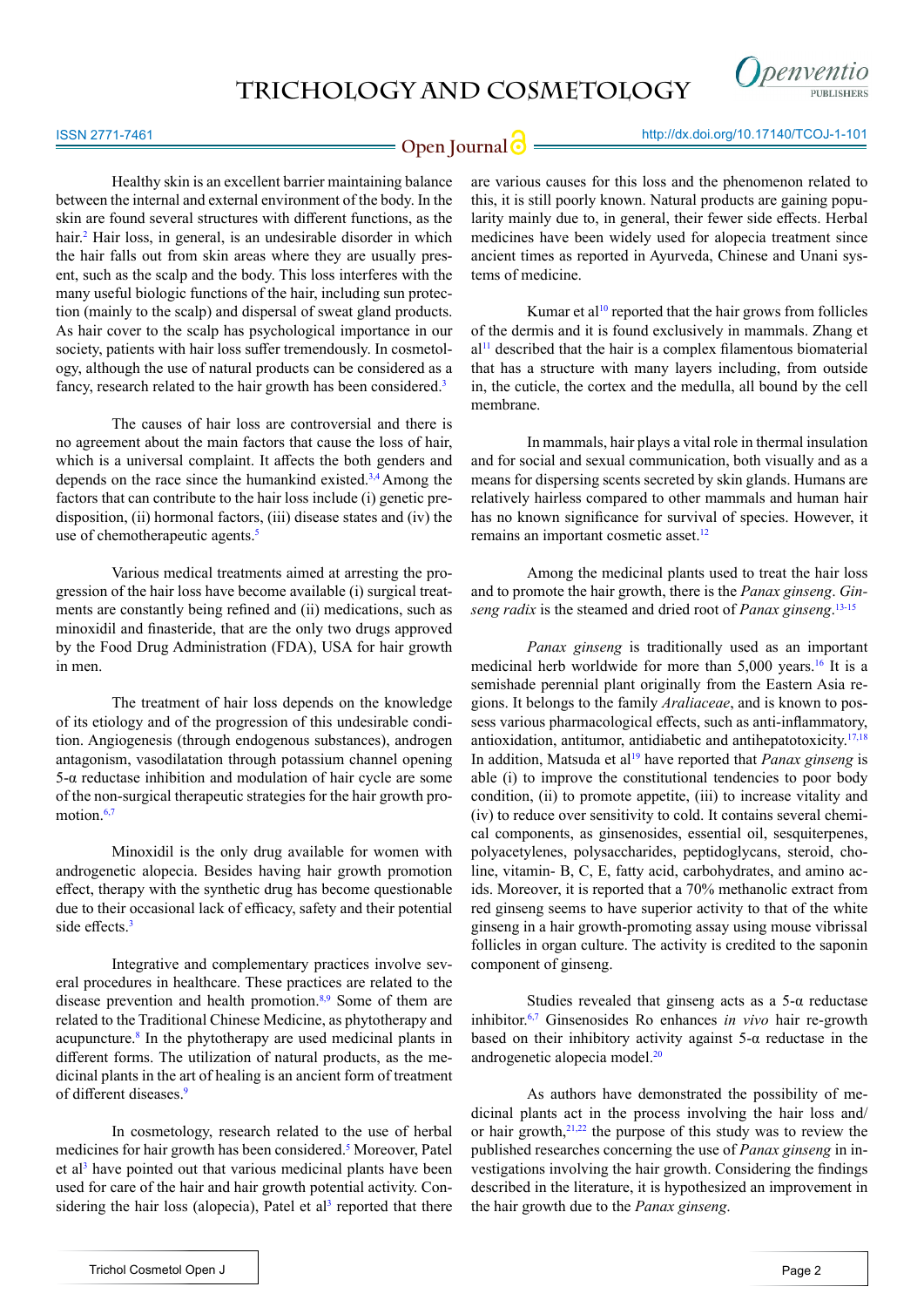

#### ISSN 2771-7461

#### **METHODS**

### **Search Strategy and Selection of the Studies**

This systematic review of scientific studies followed the guidelines of the *Transparent Reporting of Systematic Reviews and Meta-Analyses* (PRISMA statement).<sup>23</sup> One database was systematically searched for experimental trials *in vivo* and *in vitro*. The papers were searched in the PubMed, [\(http://www.](http://www.ncbi.nlm.nih.gov/pubmed) [ncbi.nlm.nih.gov/pubmed](http://www.ncbi.nlm.nih.gov/pubmed)) on February 14<sup>th</sup>, 2016. The search was performed using the keyword (i) "*Ginseng radix*", (ii) "hair loss", (iii) "hair growth", (iv) "*Ginseng radix*" AND "hair growth", (v) ""*Ginseng radix*" AND "hair loss", (vi) "Medicinal plants" AND "hair growth", (vii) "Medicinal plants" AND "hair loss", (viii) "*Panax ginseng*", (ix) "*Panax ginseng*" AND "hair growth" and (x) "*Panax ginseng*" AND "hair loss".

#### **Inclusion and exclusion criteria**

A systematic selection of the articles was carried out by three independent examiners based on the following inclusion criteria: (i) Biological activity: hair growth activity of *Panax ginseng*; (ii) Plant material: extract from *Panax ginseng*; (iii) Study design: experimental trials *in vitro* and/or *in vivo* (with *Panax ginseng*); (iv) Language: articles written in English. In addition, ethnobotanical and ethnopharmacological surveys, case reports, expert opinion or consensus statements were excluded, as those have used *Panax ginseng* mixed with other product.

## **RESULTS**

Table 1 shows the number of publications found in the

PubMed involving the keywords that were searched. It is possible to verify a strong interest in studies involving "hair loss" and "hair growth", with more than three thousands papers. It is also observed that about 0.43% and 0.19% of the articles with the keyword "*Panax ginseng*" are related to "hair growth" and "hair loss", respectively.

| Keyword                              | Number of publication |
|--------------------------------------|-----------------------|
| "Ginseng radix"                      | 266                   |
| "Ginseng radix" AND "hair growth"    | 1                     |
| "Ginseng radix" AND "hair loss"      | O                     |
| "hair growth"                        | 3.162                 |
| "hair loss"                          | 3.627                 |
| "Medicinal plants" AND "hair growth" | 8                     |
| "Medicinal plants" AND "hair loss"   | 7                     |
| "Panax ginseng"                      | 2.083                 |
| "Panax ginseng" AND "hair growth"    | 9                     |
| "Panax ginseng" AND "hair loss"      | 4                     |

**Table 1:** Number of publications (database PubMed) involving *Panax ginseng* and hair growth/hair loss.

According to a previously set strategy, literature searches involving the keywords "*Ginseng radix*" AND "hair growth", "*Ginseng radix*" AND "hair loss", "*Panax ginseng*" AND "hair growth", "*Panax ginseng*" AND "hair loss", "medicinal plants" AND "hair growth" and "medicinal plants" AND "hair loss" resulted in 29 articles. Eight publications met the inclusion criteria and were included in the final review after thorough analysis (Figure 1).

It is possible to see in Table 2 the aim, the experimental model used and the plant material or the chemical compound



Figure 1: Flow diagram of the search strategy comprising the identification of potentially relevan material, and preliminary screening and final selection of the studies included in this review (based on PRISMA statements).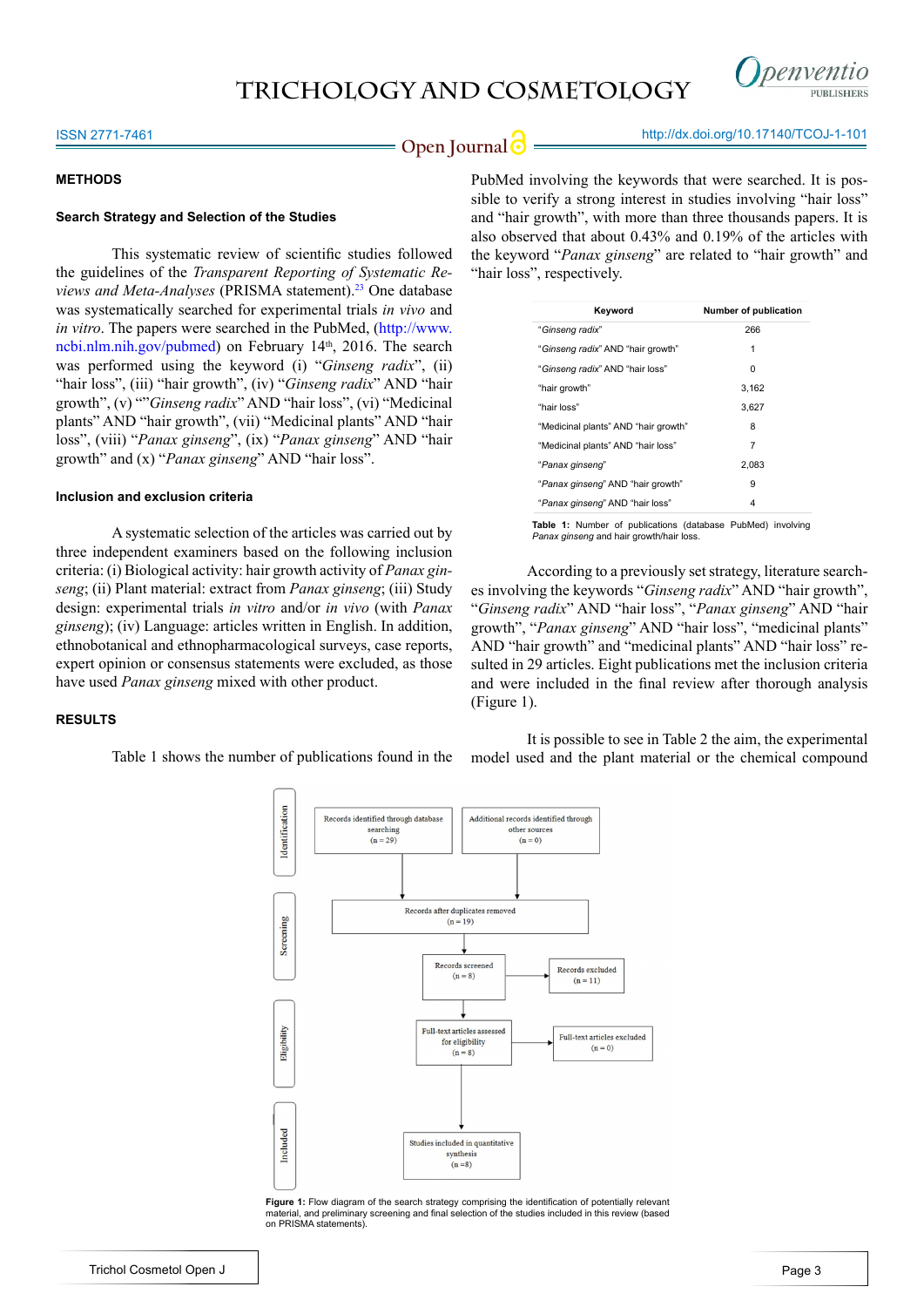

**Open Journal @** http://dx.doi.org/[10.17140/TCOJ-1-101](http://dx.doi.org/10.17140/TCOJ-1-101)

related to the *Panax ginseng* ginsenoside.<sup>[13](#page-5-10),[20,21](#page-6-3)</sup> of the selected papers. There is a predominance of experimental procedures with the compound Only one study<sup>14</sup> does not specify what part of the plant/chemical compound that was used. The aim of these selected works was mainly related to investigation on the molecular and cellular mechanisms responsible for hair growth in presence of a chemical component of the *Panax ginseng*.

It is possible to see in Table 3 the results and conclusion of the selected studies. Despite the different protocols and procedures, the results indicated a hair growth due the treatment with *Panax ginseng*. According the majority of the studies<sup>[13-15](#page-5-10),24</sup> the *Panax ginseng* seemed to be effective in the treatment of hair growth.

## **DISCUSSION**

In cosmetology, several subjects are related to the study and application of the beauty treatments have been considered; such as skin care, cosmetics, hairstyling, manicures and pedicures, and electrology. Concerning to the cosmetology, trichology is involved with scientific investigations of the health of hair and scalp.<sup>[1](#page-5-0)</sup> The skin is a barrier in the body to maintain the balance between the internal and external environment of the body, and the hair is found in it.<sup>2</sup> Hair loss, in general, is an undesirable disorder and strategies to avoid the hair loss and to promote the hair growth are desirable. Among these strategies, the use of medicinal products would be considered.[19-21](#page-6-2)

| <b>Reference</b> | Aim                                                                                                                                                                                                                              | <b>Experimental procedure</b>                                                                                                                                                                                                                                                                                                                                                                                                                                                                            | <b>Plant material/chemical</b><br>component                                         |
|------------------|----------------------------------------------------------------------------------------------------------------------------------------------------------------------------------------------------------------------------------|----------------------------------------------------------------------------------------------------------------------------------------------------------------------------------------------------------------------------------------------------------------------------------------------------------------------------------------------------------------------------------------------------------------------------------------------------------------------------------------------------------|-------------------------------------------------------------------------------------|
| (13)             | To investigate the molecular and cellular<br>mechanisms responsible for HG promoting<br>effect of GRe in vitro and in vivo.                                                                                                      | Investigation of the HG in animals. Isolation<br>and culture of C57BL/6 mouse vibrissa HFs.<br>Cell culture and western blot analysis. High<br>quality mRNA extract and NGS. MA datasets<br>and systemic analysis.                                                                                                                                                                                                                                                                                       | GRe                                                                                 |
| (26)             | To investigate the synergistic effect of each<br>Eclipta alba (L.) Hassk, Asiasarum<br>sieboldii (Miq.) F. Asiasari radix, and<br>Panax ginseng for HG potential on nude<br>mice, as these mutant mice genetically<br>lack hair. | Chromatographic analysis. Toxicity studies.<br>Treatment protocol of extracts on nude mice.<br>Measurement of hair density and length.<br>Evaluation of hair existing area. Histologic<br>assessment of HG. BrdU<br>immunohistochemistry.                                                                                                                                                                                                                                                                | Dried roots (Panax<br>ginseng)                                                      |
| (15)             | To identify the molecules through which<br>Rq3 stimulates HG. The thymidine<br>incorporation for measuring cell<br>proliferation was determined.                                                                                 | Culture of human dermal papillae cells.<br>Thymidine incorporation assay. RNA isolation.<br>MA. Real-time PCR. Immunohistochemistry.<br>Image acquisition and protein quantification.                                                                                                                                                                                                                                                                                                                    | Ginsenoside Rg3                                                                     |
| (14)             | To investigate the hair growth efficacy and<br>safety of KRG in AA comparing<br>corticosteroid ILI alone patient group with<br>ILI with KRG taking patient group using<br>Folliscope 2.5 for 12 weeks.                           | Phototrichogram. Expert panel assessment of<br>global photographs.                                                                                                                                                                                                                                                                                                                                                                                                                                       | Korean red ginseng                                                                  |
| (24)             | To determine how ginsenosides prevent<br>HL and investigate the effects of<br>ginsenosides on cell genesis in different<br>phases of adult HFs, using BrdU as a<br>marker for dividing cells.                                    | BrdU labeling. Immunohistochemical staining.                                                                                                                                                                                                                                                                                                                                                                                                                                                             | Ginsenosides Rb1 and<br>Rd                                                          |
| (25)             | To evaluate the effects of FPG on<br>proliferation and apoptosis of human hair<br>DPCs.                                                                                                                                          | Cells and growth condition. Cell viability<br>assay. Immunoblot analysis. HG activity in<br>vivo                                                                                                                                                                                                                                                                                                                                                                                                         | Ginsenoside Re (5.99%)<br>was revealed as the<br>major component of the<br>extract. |
| (19)             | This report deals with the HG promoting<br>effect of Ginseng Radix on vibrissal HFs<br>(excised from the upper lip region of mice)<br>in order to explore resources involved in<br>the acceleration and promotion of HG.         | Organ culture of mouse vibrissal HFs.<br>Measurement of length of vibrissal HFs.                                                                                                                                                                                                                                                                                                                                                                                                                         | Red Ginseng or white<br>ginseng and<br>ginsenosides                                 |
| (27)             | To investigate the effect of the water<br>fraction of Panax ginseng on apoptosis<br>and the formation of medullary cell in the<br>HFs of irradiated mice                                                                         | Adult N:GP(s) mice with HFs synchronously<br>in the middle of the HG cycle received doses<br>of gamma-radiation. HFs were analyzed<br>either 12 hours after irradiation with 2 Gy in<br>the experiment on the apoptosis, or 3 days<br>after 3 Gy in the experiment on the forming<br>medulla. The number of medullary cells per<br>unit length (100 microns) was measured by H<br>and E staining. Apoptosis was detected by a<br>non ISEL technique and H and E stain applied<br>to histologic sections. | Water fraction of Panax<br>ginseng                                                  |

BrdU – 5-bromo-2' deoxyuridine, NGS – next-generation sequencing, ILI – intra-lesional injection, KRG – Korean red ginseng, HFs – hair follicles, HG – hair growth,<br>HL – hair loss, Gy – gray, H – hematoxylin, E – eosin, ISE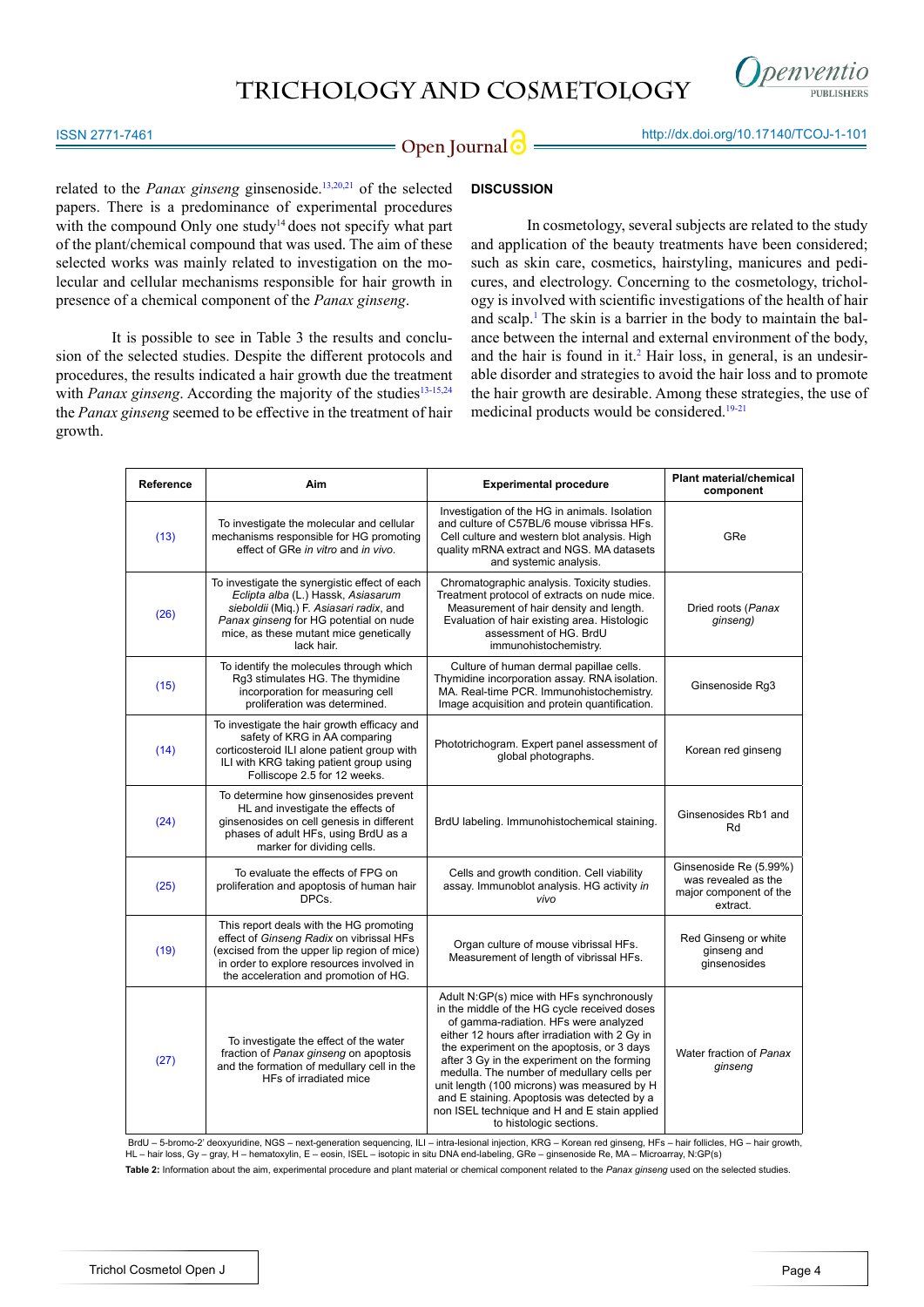

**Open Journal C** 100 million http://dx.doi.org/[10.17140/TCOJ-1-101](http://dx.doi.org/10.17140/TCOJ-1-101)

| Reference | <b>Results</b>                                                                                                                                                                                                                                                                                                                                                                                                                                                                                           | Conclusion                                                                                                                                                                                                                                                                |
|-----------|----------------------------------------------------------------------------------------------------------------------------------------------------------------------------------------------------------------------------------------------------------------------------------------------------------------------------------------------------------------------------------------------------------------------------------------------------------------------------------------------------------|---------------------------------------------------------------------------------------------------------------------------------------------------------------------------------------------------------------------------------------------------------------------------|
| (13)      | Topical treatment of GRe increased the hair shaft length and hair existent<br>time, comparable to the minoxidil. GRe stimulated hair shaft elongation<br>in the ex vivo cultures of vibrissa HFs isolated from C57BL/6 mouse.<br>Systemic transcriptome analysis by next generation sequencing<br>demonstrated that TGF-ß-pathway related genes were selectively<br>down-regulated by treatment of GRe in vivo, and the same treatment<br>suppressed TGF-β induced phosphorylation of ERK in HeLa cells. | GRe is the effective constituent in the ginseng<br>on hair promotion via selective inhibition of<br>the HG phase transition related signaling<br>pathways, TGF-β signaling cascades.                                                                                      |
| (26)      | The hair density and length of Eclipta alba treated mice were increased.<br>HG area was visible in Eclipta alba treated mice. Mice treated with<br>Asiasari radix and Panax ginseng had hair loss. Histomorphometric<br>observation of nude mice skin samples revealed an increase in number<br>of HFs. The presence of follicular keratinocytes was confirmed by BrdU<br>labeling, S-phase cells in HFs.                                                                                                | Eclipta alba extract and/or phytochemicals<br>strongly displayed incomparability of hair<br>growth promotion activity than others. Thus,<br>the standardized Eclipta alba extract can be<br>used as an effective, alternative, and<br>complementary treatment against HL. |
| (15)      | Reverse transcription polymerase chain reaction showed dose-depen-<br>dent increases in VEGF mRNA levels on treatment with Rq3.<br>Immunohistochemical analysis showed that expression of VEGF was up-<br>regulated by Rg3 in human DP cells and in mouse HFs. CD8 and CD34<br>were also up-regulated by Rg3 in the mouse HFs.                                                                                                                                                                           | It may be concluded that Rg3 might increase<br>HG through stimulation of HF stem cells and it<br>has the potential to be used in HG products.                                                                                                                             |
| (14)      | At the 12 <sup>th</sup> week after initiation, the result of expert panel assessment<br>of global photographs showed improvement. The hair density and hair<br>thickness, measured by Folliscope 2.5, also showed a tendency of some<br>improvement.                                                                                                                                                                                                                                                     | The efficacy of KRG in the treatment of AA<br>and recommend KRG as a useful complimen-<br>tary food for gaining efficacy of treatment for<br>AA was observed.                                                                                                             |
| (24)      | Treatment with ginsenosides Rb1 and Rd increased cell proliferation in<br>both anagen and telogen of HFs. Investigation of p63 demonstrated that<br>up-regulation of p63 expression in the matrix and outer root sheath might<br>be one of the mechanisms by which ginsenosides Rb1 and Rd promote<br>cell proliferation in HFs.                                                                                                                                                                         | Ginsenoside promotes hair growth through<br>p63 induction in follicular keratinocytes and<br>indicates that ginsenosides Rb1 and Rd might<br>be developed as a therapeutic agent for the<br>prevention of HL.                                                             |
| (25)      | FPG extract significantly increased the proliferation of DPCs in dose and<br>time dependent manners. FPG extract also enhanced Bcl-2 expression<br>and decreased Bax expression compared with control. Significant<br>elongations of anagenphase during hair cycle after application of FPG<br>were evaluated by photographical and histological observations                                                                                                                                            | FPG extract improves the cell proliferation of<br>human DPCs through anti apoptotic<br>activation. Topical administration of FPG<br>extract might have hair regeneration activity<br>for the treatment of HL.                                                             |
| (19)      | Panax ginseng, ginsenoside-Rb1 (G-Rb1) exhibited activity, but<br>ginsenoside-Rg1 (G-Rg1) and -Ro (G-Ro) were ineffective.<br>Additionally, 20(S)-ginsenoside-Rg3 (20(S)-G-Rg3) formed by the<br>processing of red ginseng from the crude root of Panax ginseng Panax<br>ginseng also showed HG promoting activity.                                                                                                                                                                                      | These results indicate that Ginseng Radix<br>possesses hair growth promoting activity, and<br>its bioactive components are partially<br>attributable to the ginseng saponin<br>components.                                                                                |
| (27)      | Ginseng administration before irradiation resulted in a suppression of<br>apoptosis, as shown by a reduced number of cells stained with ISEL for<br>fragmented DNA, both i.p. (0.3 mg/head) and p.o. (2 mg/ml of drinking<br>water) treatment. Ginseng treatment increased the number of medullary<br>cell per unit length as compared with the vehicle treated mice.                                                                                                                                    | The water fraction of ginseng can exert a<br>potent effect on the recovery of the HFs by its<br>combined effects on proliferation and<br>apoptosis of the cells in the HF.                                                                                                |

BrdU – 5-bromo-2' deoxyuridine, NGS – Next-generation sequencing, ILI – Intra-lesional injection, KRG – Korean red ginseng, HFs – Hair follicles, HG – Hair growth,<br>HL – hair loss, Gy – gray, H – [hematoxylin](http://www.ncbi.nlm.nih.gov/pubmed/21356829), E – eosin, ISE ISEL – Isotopic *in situ* DNA end-labeling, TGF-β – transforming growth factor beta, ERK – Extracellular-signal-regulated kinases, FPG – Fructus *Panax ginseng,* DPC – Dermal papilla cells.

**Table 3:** Results and conclusion of findings reported on the selected studies.

The utilization of natural products, as the medicinal plants is an ancient form of treatment of different diseases.<sup>[28](#page-5-0)</sup> This consideration justifies more studies about the mechanism of action and the efficacy of these natural products to be validated scientifically.<sup>29</sup> Various medicinal plants have been used for care of the hair and they promote hair growth.<sup>3</sup> It is also observed that about 0.43% and 0.19% of the articles with the keyword "*Panax ginseng*" are related to "hair growth" and "hair loss", respectively (Table 1). Eight studies have reached the inclusion criteria to be analyzed (Figure 1).

In almost all of these investigations, the conclusions indicated that *Panax ginseng* or some chemical compound seemed to be effective in the treatment of hair growth.[13](#page-5-10),[19](#page-6-2),[24,](#page-6-6)[27](#page-6-11) Begum et al26 had shown some results about hair growth indicating possible effects of the various medicinal plant extracts, and among them, the *Panax ginseng*.

Due to, in general, their fewer side effects and better formulation strategies, the natural products are gaining popularity. *Panax ginseng* have stood out as a promising natural source with relevant effects in treatment of hair loss,<sup>[13](#page-5-10),15</sup> despite the small number of publications in the PubMed database involving the keyword *Panax ginseng* AND "hair loss", as shown in Table 1.

The chemical components of the plant used were similar in most of studies using the dried roots (Table 2), namely ginsenoside who is the major bio-active ingredients included in *Panax ginseng*. The aim of these selected works was mainly investigate the molecular and cellular mechanisms responsible for hair growth. As it was shown in Table 2, different experimental procedures were used.

The main findings of the selected papers reveal the importance of the *Panax ginseng* in improving hair growth. There-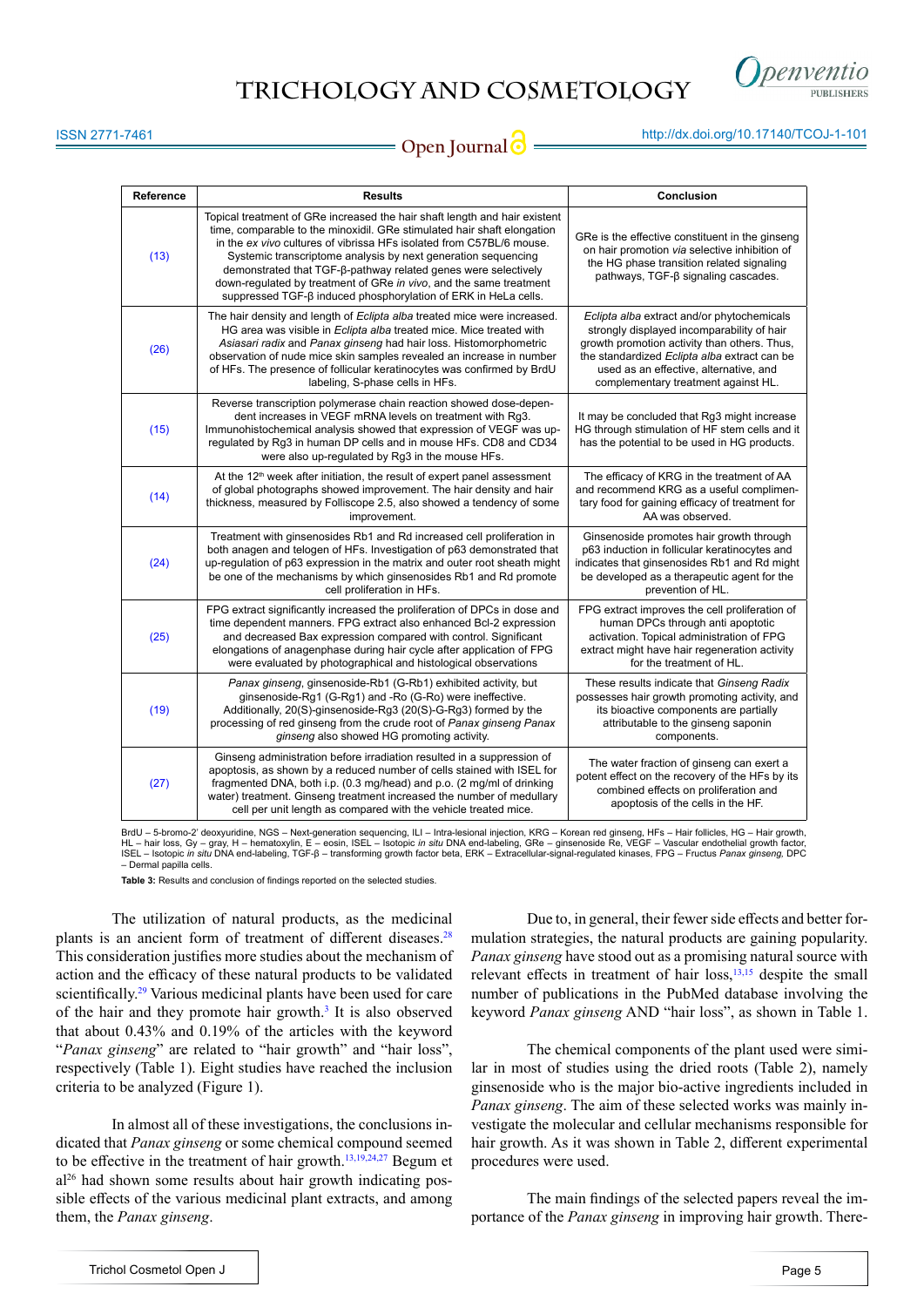

#### ISSN 2771-7461

**Open Journal <b>O** <u>Committee Section of</u> the MED of the MCD of the MCD of the MCD of the MCD of the MCD of the MCD of the MCD of the MCD of the MCD of the MCD of the MCD of the MCD of the MCD of the MCD of the MCD of the M

fore it might be developed as a therapeutic agent for the prevention of alopecia. The studies on the hair follicle, demonstrate that it undergoes successive cyclic periods of growth, involving an (i) active growing phase (anagen) during which the previous hair is shed, (ii) a small transitionary regressive phase (catagen) and (iii) a dormant resting phase (telogen), $10$  which allows the follicle to produce different types of hair in response to hormonal changes. Each strand of hair on the human body is at its own stage of development. Once the cycle is complete, it restarts and a new strand of hair begins to form.

The findings with *Panax ginseng* are important due to the fact that minoxidil and finasteride used for treatment of androgenic alopecia may have side effects.<sup>30</sup> The associated adverse events with the use of these synthetic compounds include erythema, scaling, pruritus, gynaecomastia, dermatitis, itching or skin rash. In consequence, due to these undesirable side effects, alternative products have been investigated to treat the alopecia, as the natural products. $31$ 

The current study has several limitations that must be considered in the interpretation of the findings in this review. It is suggested to take care in generalizing these results due to the analyzed publications have methodological variations concerning to the experimental procedure utilized, and design of the protocols. In addition, although we have tried to retrieve the articles following the selected keywords, it was not retrieved all the papers identified for inclusion, including articles that were not published in English and articles published in journals that were not indexed in the PubMed database.

The findings reported in this study are also relevant considering that the management of alopecia is a target of a steadily growing multi-billion dollar market worldwide. Great opportunities are associated with pharmaceutical hair loss management, but still there is no radical improvement in the availability of specific therapies. In this case, the results with *Panax ginseng* could be important to have alternative chemical products to manage the loss hair.

## **CONCLUSION**

Putting together the findings described in this study and considering the results in the publications, it is possible to conclude and to suggest that the use of *Panax ginseng* could be suitable to try to improve the hair growth. However, it is important to consider the limited number of publications available in the PubMed involving searches evaluating the hair growth effect of *Panax ginseng*.

## **CONFLICTS OF INTERESTS:** None.

## **REFERENCES**

<span id="page-5-0"></span>1. Trichology and Cosmetology - Open Journal. Web site. [http://](http://openventio.org/OpenJournal/TrichologyandCosmetology.html) [openventio.org/OpenJournal/TrichologyandCosmetology.html](http://openventio.org/OpenJournal/TrichologyandCosmetology.html)

<span id="page-5-1"></span>2. Szyszkowska B, Lepecka-Klusek C, Kozowicz K, Jazienicka I, Krasowska D. The influence of selected ingredients of dietary supplements on skin condition. *Postepy Dermatol Alergol*. 2014; 31: 174-181. doi: [10.5114/pdia.2014.40919](http://www.termedia.pl/Review-paper-The-influence-of-selected-ingredients-of-dietary-supplements-on-skin-condition%2C7%2C22325%2C0%2C1.html)

<span id="page-5-2"></span>3. Patel S, Sharma V, S Chauhan N, Thakur M, Dixit VK. Evaluation of hair growth promoting activity of Phyllanthus niruri. *Avicenna J Phytomed*. 2015; 5: 512-519.

4. Patna P, Varghese D, Balekar N, *et al.* Formulation and evaluation of herbal hair oil for alopecia management. *Planta indica*. 2006; 2: 27-30.

<span id="page-5-3"></span>5. Roy RK, Thakur M, Dixit VK. Development and evaluation of Polyherbal formulation for hair growth promoting activity. *J Cosm Dermatol*. 2007; 6: 108-112. doi: [10.1111/j.1473-](http://onlinelibrary.wiley.com/doi/10.1111/j.1473-2165.2007.00305.x/abstract) [2165.2007.00305.x](http://onlinelibrary.wiley.com/doi/10.1111/j.1473-2165.2007.00305.x/abstract)

<span id="page-5-4"></span>6. Liu WK, Xu SX, Che CT. Anti-proliferative effect of ginseng saponins on human prostate cancer cell line. *Life Sci.* 2000; 67: 1297-306. doi: [10.1016/S0024-3205\(00\)00720-7](http://www.sciencedirect.com/science/article/pii/S0024320500007207)

7. Prager N, Bickett K, French N, Marcovici G. A randomized, double-blind, placebocontrolled trial to determine the effectiveness of botanically derived inhibitors of 5-alpha-reductase in the treatment of androgenetic alopecia. *J Alter Comp Med*. 2002; 8: 143-52. doi: [10.1089/107555302317371433](http://online.liebertpub.com/doi/abs/10.1089/107555302317371433)

<span id="page-5-5"></span>8. World Health Organization. Traditional Medicine Strategy. Web site. [http://apps.who.int/iris/bitstre](http://apps.who.int/iris/bitstream/10665/92455/1/9789241506090_eng.pdf%3Fua%3D1) [am/10665/92455/1/9789241506090\\_eng.pdf?ua=1,](http://apps.who.int/iris/bitstream/10665/92455/1/9789241506090_eng.pdf%3Fua%3D1) 2014-2023, Accessed February 14, 2016.

<span id="page-5-6"></span>9. National Policy on Integrative and Complementary Practices of the SUS, Ministry of Health of Brazil. Web site. [http://189.28.128.100/dab/docs/publicacoes/geral/pnpic\\_ingles.](http://189.28.128.100/dab/docs/publicacoes/geral/pnpic_ingles.pdf) [pdf](http://189.28.128.100/dab/docs/publicacoes/geral/pnpic_ingles.pdf) 2008; Accessed February 14, 2016.

<span id="page-5-7"></span>10. Kumar N, Singh S, Manvi. Hair growth activity of Trichosanthes dioica R. *Leaves. J Pharmacog Phytochem*. 2011; 3: 30.

<span id="page-5-8"></span>11. Zhang Y, Alsop RJ, Soomro A, Yang FC, Rheinstädter MC. Effect of shampoo, conditioner and permanent waving on the molecular structure of human hair. *PeerJ*. 2015; 3: e1296. doi: [10.7717/peerj.1296](http://www.ncbi.nlm.nih.gov/pubmed/%3Fterm%3DEffect%2Bof%2Bshampoo%252C%2Bconditioner%2Band%2Bpermanent%2Bwaving%2Bon%2Bthe%2Bmolecular%2Bstructure%2Bof%2Bhuman%2Bhair)

<span id="page-5-9"></span>12. Andrew GM. The Control of Hair Growth: An Overview. *J Inves Dermatol.* 1993; 10: 523-527.

<span id="page-5-10"></span>13. Li Z, Ryu SW, Lee J, Choi K, Kim S, Choi C. Protopanaxatirol type ginsenoside Re promotes cyclic growth of hair follicles via inhibiting transforming growth factor β signaling cascades. Biochem *Biophys Res Commun*. 2016; 470: 924-929. doi: [10.1016/j.bbrc.2016.01.148](http://www.ncbi.nlm.nih.gov/pubmed/%3Fterm%3DProtopanaxatirol%2Btype%2Bginsenoside%2BRe%2Bpromotes%2Bcyclic%2Bgrowth%2Bof%2Bhair%2Bfollicles%2Bvia%2Binhibiting%2Btransforming%2Bgrowth%2Bfactor%2B%25CE%25B2%2Bsignaling%2Bcascades)